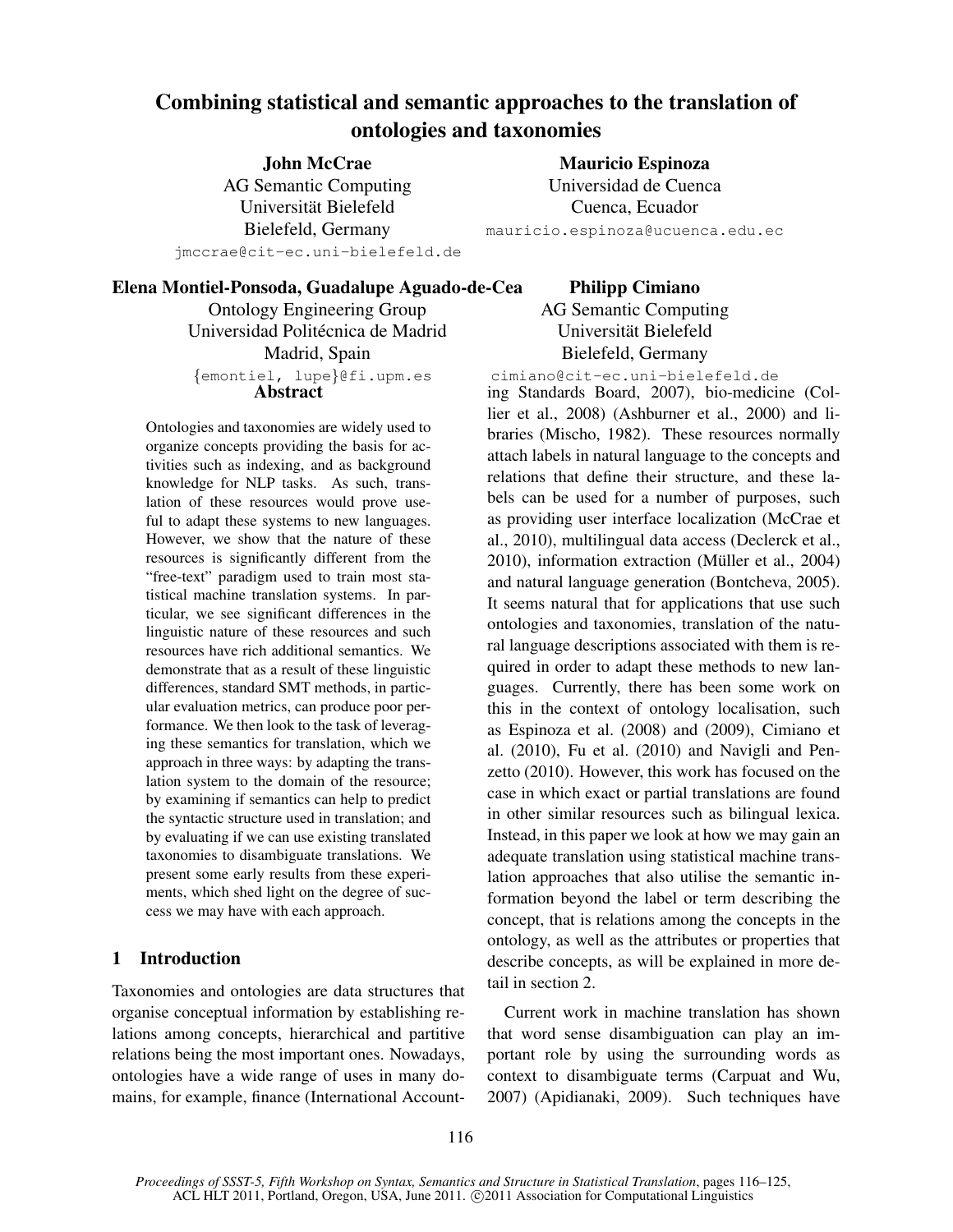been extrapolated to the translation of taxonomies and ontologies, in which the "context" of a taxonomy or ontology label corresponds to the *ontology structure* that surrounds the label in question. This structure, which is made up of the lexical information provided by labels and the semantic information provided by the ontology structure, defines the sense of the concept and can be exploited in the disambiguation process (Espinoza et al., 2008).

# 2 Definition of Taxonomy and Ontology **Translation**

### 2.1 Formal Definition

We define a taxonomy as a set of concepts, *C*, with equivalence (synonymy) links, *S*, subsumption (hypernymy) links, *H*, and a labelling function *l* that maps each concept to a single label from a language Σ *∗* . Formally we define a taxonomy, *T*, as a set of tuples  $(C, S, H, l)$  such that  $S \subseteq \mathcal{P}(C \times C)$  and  $H \subseteq \mathcal{P}(C \times C)$  and *l* is a function in  $C \to \Sigma^*$ . We also require that *S* is a transitive, symmetric and reflexive relation, and *H* is transitive. While we note here that this abstraction does not come close to capturing the full expressive power of many ontologies (or even taxonomies), it is sufficient for this paper to focus on the use of only equivalence and subsumption relationships for translation.

### 2.2 Analysis of ontology labels

Another important issue to note here is that the kind of language used within ontologies and taxonomies is significantly different from that found within free text. In particular, we observe that the terms used to designate concepts are frequently just noun phrases and are significantly shorter than a usual sentence. In the case of the relations between concepts (dubbed *object properties*) and attributes of concepts (*data type properties*), these are occasionally labelled by means of verbal phrases. We demonstrate this by looking at three widely used ontologies/taxonomies.

1. Friend of a friend: The Friend of a Friend (FOAF) ontology is used to describe social networks on the Semantic Web (Brickley and Miller, 2010). It is a small taxonomy with very short labels. Labels for concepts are compound words made up of up to three words.

- 2. Gene Ontology: The Gene Ontology (Ashburner et al., 2000) is a very large database of terminology related to genetics. We note that while some of the terms are technical and do not require translation, e.g., *ESCRT-I*, the majority do, e.g., *cytokinesis by cell plate formation*.
- 3. IFRS 2009: The IFRS taxonomy (International Accounting Standards Board, 2007) is used for providing electronic financial reports for auditing. The terms contained within this taxonomy are frequently long and are entirely noun phrases.

We applied tokenization and manual phrase analysis to the labels in these resources and the results are summarized in table 1. As can be observed, the variety of types of labels we may come across when linguistically analysing and translating ontology and taxonomy labels is quite large. We can identify the two following properties that may influence the translation process of taxonomy and ontology labels. Firstly, the length of terms ranges from single words to highly complex compound phrases, but is still generally shorter than a sentence. Secondly, terms are frequently about highly specialized domains of knowledge.

For properties in the ontology we also identify terms which consist of:

- Noun phrases identifying concepts.
- *•* Verbal phrases that are only made up of the verb with an optional preposition.
- *•* Complex verbal phrases that include the predicate.
- *•* Noun phrases that indicate possession of a particular characteristic (e.g., *interest* meaning *X has an interest in Y*).

# 3 Creation of a corpus for taxonomy and ontology translation

For the purpose of training systems to work on the translation of ontologies and taxonomies, it is necessary to create a corpus that has similar linguistic structure to that found in ontologies and taxonomies. We used the titles of Wikipedia<sup>1</sup> for the following

<sup>1</sup>http://www.wikipedia.org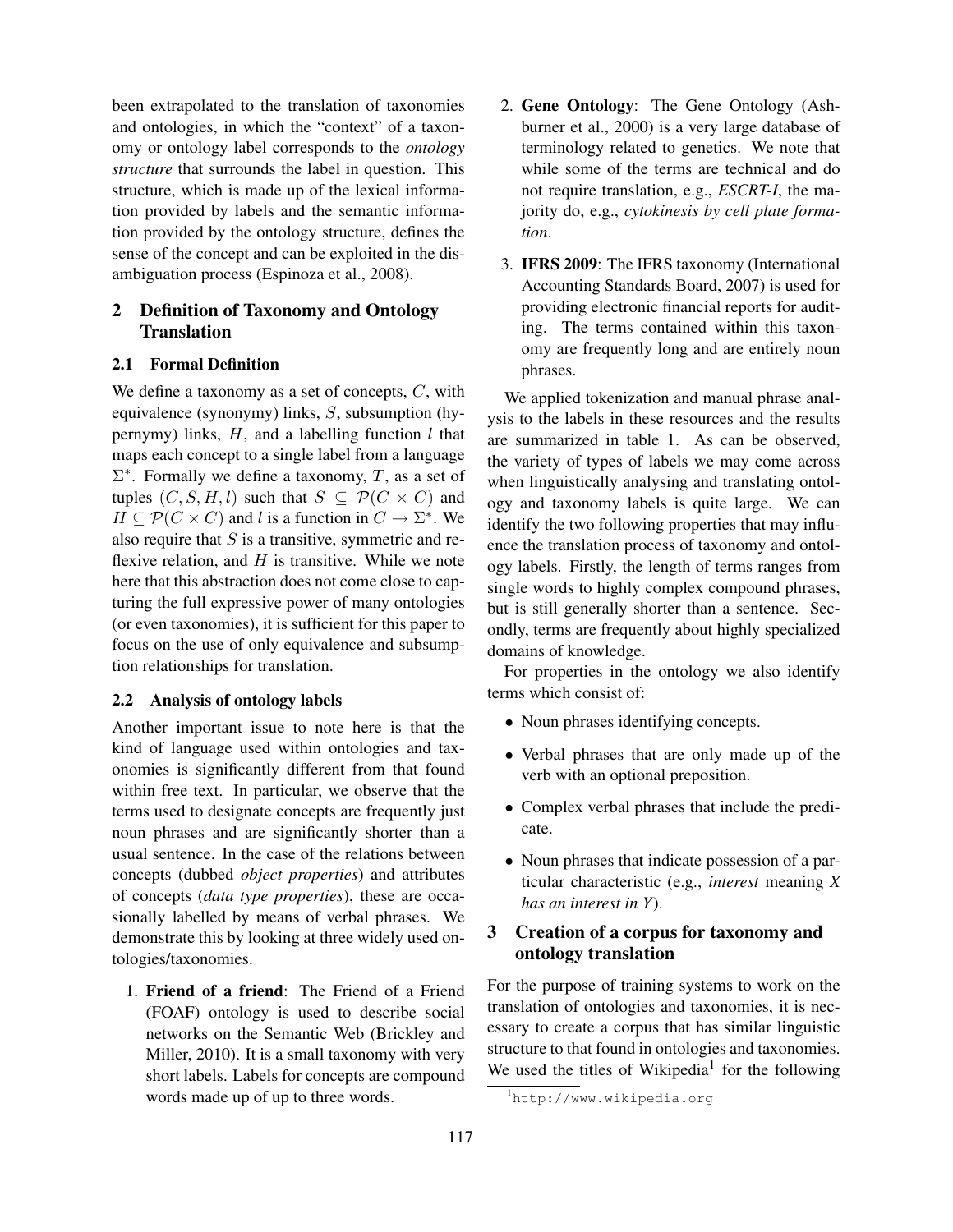|                       | <b>Size</b> | Mean tokens per label Noun Phrases |           | <b>Verb Phrases</b> |
|-----------------------|-------------|------------------------------------|-----------|---------------------|
| <b>FOAF</b>           | 79          | 1.57                               | 94.9%     | 8.9%                |
| Gene Ontology   33795 |             | 4.45                               | $100.0\%$ | $0.0\%$             |
| <b>IFRS 2009</b>      | 2757        | 8.39                               | $100.0\%$ | $0.0\%$             |

Table 1: Lexical Analysis of labels

|                       | Link | Direct Fragment Broken |      |
|-----------------------|------|------------------------|------|
| German 487372 484314  |      | 1735                   | 1323 |
| Spanish 347953 346941 |      | 330                    | 682  |

Table 2: Number of translation for pages in Wikipedia

reasons:

- *•* Links to articles in different languages can be viewed as translations of the page titles.
- The titles of articles have similar properties to the ontologies labels mentioned above with an average of 2.46 tokens.
- *•* There are a very large number of labels. In fact we found that there were  $5,941,890^2$  articles of which 3,515,640 were content pages (i.e., not special pages such as category pages)

We included non-content pages (in particular, category pages) in the corpus as they were generally useful for translation, especially the titles of category pages. In table 2 we see the number of translations, which we further grouped according to whether they actually corresponded to pages in the other languages, as it is also possible that the translations links pointed to subsections of an article or to missing pages.

Wikipedia also includes redirect links that allow for alternative titles to be mapped to a given concept. These can be useful as they contain synonyms, but also introduce a lot more noise into the corpus as they also include misspelled and foreign terms. To evaluate the effectiveness of including these data for creating a machine translation corpus, we took a random sample of 100 pages which at least one page redirects to (there are 1,244,647 of these pages in total). We found that these pages had a total of 242 extra titles from the redirect page of which

 $2$ All statistics are based on the dump on 17th March 2011

204 (84.3%) where true synonyms, 19 (7.9%) were misspellings, 8 (3.3%) were foreign names for concepts (e.g., the French name for "Zeebrugge"), and 11 (4.5%) were unrelated. As such, we conclude that these extra titles were useful for constructing the corpus, increasing the size of the corpus by approximately 50% across all languages. There are several advantages to deriving a corpus from Wikipedia, for example it is possible to provide some hierarchical links by the use of the category that a page belongs to, such as has been performed by the DBpedia project (Auer et al., 2007).

# 4 Evaluation metrics for taxonomy and ontology translation

Given the linguistic differences in taxonomy and ontology labels, it seems necessary to investigate the effectiveness of various metrics for the evaluation of translation quality. There are a number of metrics that are widely used for evaluating translation. Here we will focus on some of the most widely used, namely BLEU (Papineni et al., 2002), NIST (Doddington, 2002), METEOR (Banerjee and Lavie, 2005) and WER (McCowan et al., 2004). However, it is not clear which of these methods correlate best with human evaluation, particularly for the ontologies with short labels. To evaluate this we collected a mixture of ontologies with short labels on the topics of human diseases, agriculture, geometry and project management, producing 437 labels. These were translated with web translation services from English to Spanish, in particular Google Translate<sup>3</sup>, Yahoo! BabelFish<sup>4</sup> and SDL FreeTranslation<sup>5</sup>. Having obtained translations for each label in the ontology we calculated the evaluation scores using the four metrics mentioned above. We found that the source ontologies had an average

<sup>3</sup>http://translate.google.com

<sup>4</sup>http://babelfish.yahoo.com

<sup>5</sup>http://www.freetranslation.com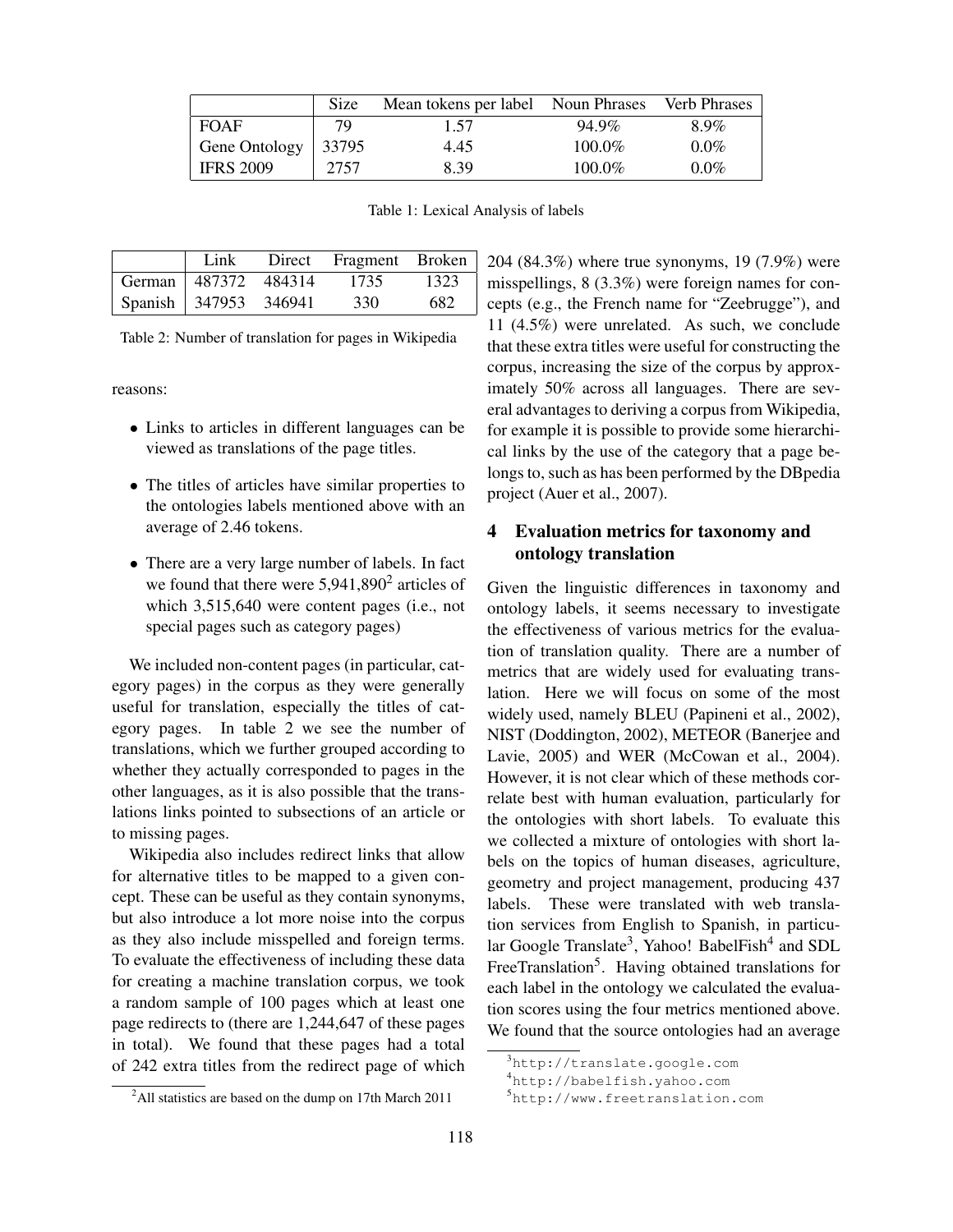|              | BL EU | <b>NIST</b> | METEOR | WER   |
|--------------|-------|-------------|--------|-------|
| Evaluator 1, |       |             |        |       |
| Fluency      | 0.108 | 0.036       | 0.134  | 0.122 |
| Evaluator 1, |       |             |        |       |
| Adequacy     | 0.209 | 0.214       | 0.303  | 0.169 |
| Evaluator 2, |       |             |        |       |
| Fluency      | 0.183 | 0.062       | 0.266  | 0.164 |
| Evaluator 2. |       |             |        |       |
| Adequacy     | 0.177 | 0.111       | 0.251  | 0.194 |
| Evaluator 3, |       |             |        |       |
| Fluency      | 0.151 | 0.067       | 0.210  | 0.204 |
| Evaluator 3, |       |             |        |       |
| Adequacy     | 0.143 | 0.129       | 0.221  | 0.120 |

Table 3: Correlation between manual evaluation results and automatic evaluation scores

label length of 2.45 tokens and the translations generated had an average length of 2.16 tokens. We then created a data set by mixing the translations from the web translation services with a number of translations from the source ontologies, to act as a control. We then gave these translations to 3 evaluators, who scored them for adequacy and fluency as described in Koehn (2010). Finally, we calculated the Pearson correlation coefficient between the automatic scores and the manual scores obtained. These are presented in table 3 and figure 1.

As we can see from these results, one metric, namely METEOR, seems to perform best in evaluating the quality of the translations. In fact this is not surprising as there is a clear mathematical deficiency that both NIST and BLEU have for evaluating translations for very short labels like the ones we have here. To illustrate this, we recall the formulation of BLEU as given in (Papineni et al., 2002):

$$
\text{BLEU} = BP \cdot \exp(\sum_{n=1}^{N} w_n \log p_n)
$$

Where  $BP$  is a brevity penalty,  $w_n$  a weight value and  $p_n$  represents the n-gram precision, indicating how many times a particular n-gram in the source text is found among the target translations. We note, however, that for very short labels it is highly likely that  $p_n$  will be zero. This creates a significant issue, as from the equation above, if any of the values of *p<sup>n</sup>* are zero, the overall score, BLEU, will also be zero.



Figure 1: Correlation between manual evaluation results and automatic evaluation scores

For the results above we chose  $N = 2$ , and corrected for single-word labels. However, the scores were still significantly worse, similar problems affect the NIST metric. As such, for the taxonomy and ontology translation task we do not recommend using BLEU or NIST as an evaluation metric. We note that METEOR is a more sophisticated method than WER and, as expected, performs better.

# 5 Approaches for taxonomy and ontology translation

#### 5.1 Domain adaptation

It is generally the case that many ontologies and taxonomies focus on only a very specific domain, thus it seems likely that adaptation of translation systems by use of an in-domain corpus may improve translation quality. This is particularly valid in the case of ontologies which frequently contain "subject" annotations<sup>6</sup> for not only the whole data structure but often individual elements. To demonstrate this we tried to translate the IFRS 2009 taxonomy using the Moses Decoder (Koehn et al., 2007), which we trained on the EuroParl corpus (Koehn, 2005), translating from Spanish to English. As the IFRS taxonomy is on the topic of finance and accounting, we

 ${}^{6}$ For example from the Dublin Core vocabulary: see http: //dublincore.org/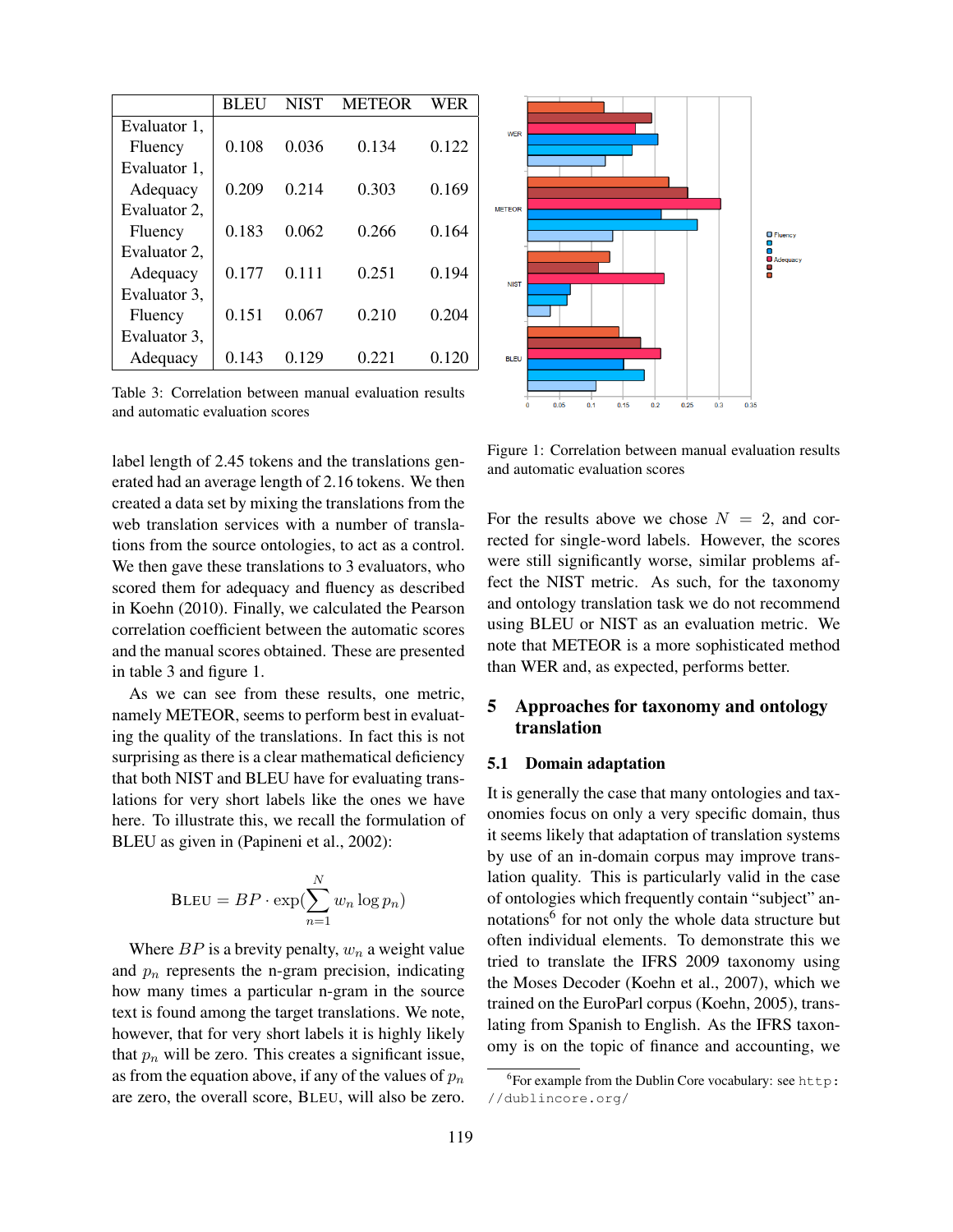|               |       | Baseline With domain adaptation |
|---------------|-------|---------------------------------|
| $WER^*$       | 0.135 | 0.138                           |
| <b>METEOR</b> | 0.324 | 0.335                           |
| <b>NIST</b>   | 1.229 | 1.278                           |
| <b>BLEU</b>   | 0.090 | 0.116                           |

Table 4: Results of domain-adapted translation. *<sup>∗</sup>*Lower WER scores are better

chose all terms from our Wikipedia corpus which belonged to categories containing the words: "finance", "financial", "accounting", "accountancy", "bank", "banking", "economy", "economic", "investment", "insurance"and "actuarial" and as such we had a domain corpus of approximately 5000 terms. We then proceeded to recompute the phrase table using the methodology as described in Wu et al, (2008), computing the probabilities as follows for some weighting factor  $0 < \lambda < 1$ :

$$
p(e|f) = \lambda p_1(e|f) + (1 - \lambda)p_d(e|f)
$$

Where  $p_1$  is the EuroParl trained probability and  $p_d$ the scores on our domain subset. The evaluation for these metrics is given in table 4. As can be seen with the exception of the WER metric, the domain adaption does seem to help in translation, which corroborates the results obtained by other authors.

#### 5.2 Syntactic Analysis

One key question to figure out is: if we have a semantic model can this be used to predict the syntactic structure of the translation to a significant degree? As an example of this we consider the taxonomic term "statement", which is translated by Google Translate<sup>7</sup> to German as "Erklärung", whereas the term "annual statement" is translated as "Jahresabschluss". However, if the taxonomy contains a subsumption (hypernymy) relationship between these terms we can deduce that the translation "Erklärung" is not correct and the translation "Abschluss" should be preferred. We chose to evaluate this idea on the IFRS taxonomy as the labels it contains are much longer and more structured than some of the other resources. Furthermore, in this taxonomy the original English labels have been translated into ten languages, so that it is already a multilingual resource

|         | P(syn s) | P(syn p) | P(syn n) |
|---------|----------|----------|----------|
| English | 0.147    | 0.012    | 0.001    |
| Dutch   | 0.137    | 0.011    | 0.001    |
| German  | 0.125    | 0.007    | 0.001    |
| Spanish | 0.126    | 0.012    | 0.001    |

Table 5: Probability of syntactic relationship given a semantic relationship in IFRS labels

that can be used as gold standard. Regarding the syntax of labels, it is often the case that one term is derived from another by addition of a complementary phrase. For example the following terms all exist in the taxonomy:

- 1. Minimum finance lease payments receivable
- 2. Minimum finance lease payments receivable, at present value
- 3. Minimum finance lease payments receivable, at present value, end of period not later than one year
- 4. Minimum finance lease payments receivable, at present value, end of period later than one year and not later than five years

A high-quality translation of these terms would ideally preserve this same syntactic structure in the target language.We attempt to answer how useful ontological structure is by trying to deduce if there is a semantic relationship between terms then is it more likely that there is a syntactic relationship. We started by simplifying the idea of syntactic dependency to the following: we say that two terms are syntactically related if one label is a sub-string of another, so that in the example above the first label is syntactically related to the other three and the second is related to the last two. For English, we found that there were 3744 syntactically related terms according to this criteria, corresponding to 0.1% of all label pairs within the taxonomy, for all languages. For ontology structure we used the number of relations indicated in the taxonomy, of which there are 1070 indicating a subsumption relationship and 987 indicating a partitive relationship<sup>8</sup>. This means that

<sup>&</sup>lt;sup>7</sup>Translations results obtained 8th March 2011

<sup>&</sup>lt;sup>8</sup>IFRS includes links for calculating certain values, i.e., that "Total Assets" is a sum of values such as "Total Assets in Prop-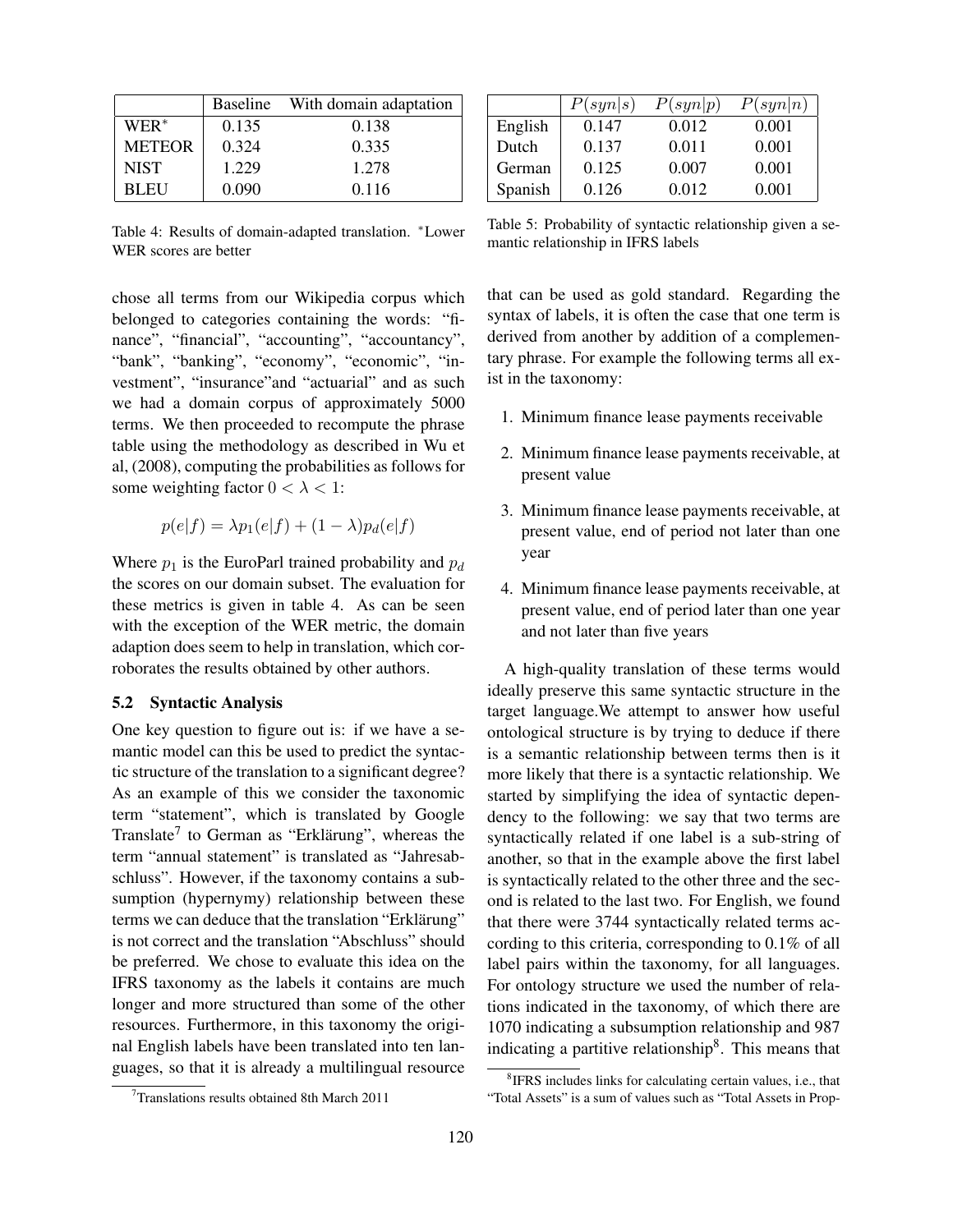| $e \rightarrow f$             | $P(syn_f syn_e, s)$ | $P(syn_f syn_e, p)$ | $P(syn_f syn_e, n)$ |
|-------------------------------|---------------------|---------------------|---------------------|
| English $\rightarrow$ Spanish | $0.813 \pm 0.059$   | $0.750 \pm 0.205$   | $0.835 \pm 0.013$   |
| English $\rightarrow$ German  | $0.835 \pm 0.062$   | $0.417 + 0.212$     | $0.790 \pm 0.013$   |
| English $\rightarrow$ Dutch   | $0.875 \pm 0.063$   | $0.833 \pm 0.226$   | $0.898 \pm 0.013$   |
| Average                       | $0.841 \pm 0.035$   | $0.665 \pm 0.101$   | $0.841 \pm 0.008$   |

Table 6: Probability of cross-lingual preservation of syntax given semantic relationship in IFRS. Note here *s* refers to the source language and *t* to the target language. Error values are 95% of standard deviation.

0.08% of label pairs were semantically related. We then examined if the semantic relation could predict whether there was a syntactic relationship between the terms in a single language. We define *N<sup>s</sup>* as the number of label pairs with a subsumption relationship and similarly define  $N_p$ ,  $N_n$  and  $N_{syn}$  for partitive, semantically unrelated and syntactically related pairs. We also define  $N_{s \wedge syn}$ ,  $N_{p \wedge syn}$  and  $N_{n \wedge syn}$ for label pairs with both subsumption, partitive or no semantic relation and a syntactic relationships. As such we define the following values

$$
P(syn|s) = \frac{N_{s \wedge syn}}{N_s}
$$

Similarly we define  $P(syn|p)$  and  $P(syn|n)$  and present these values in table 5 for four languages.

As we can see from these results, it seems that both subsumption and partitive relationships are strongly indicative of syntactic relationships as we might expect. The second question is: is it more likely that we see a syntactic dependency in translation if we have a semantic relationship, i.e., is the syntax more likely to be preserved if these terms are semantically related. We define *Nsyn<sup>e</sup>* as the value of  $N_{syn}$  for a language *e*, e.g.,  $N_{synen}$  is the number of syntactically related English label pairs in the taxonomy. As each label has exactly one translation we can also define *Nsyne∧syn<sup>f</sup> <sup>∧</sup><sup>s</sup>* as the number of concepts whose labels are syntactically related in both language *e* and *f* and are semantically related by a subsumption relationship; similarly we define  $N_{syn_e \wedge syn_f \wedge p}$  and  $N_{syn_e \wedge syn_f \wedge n}$ . Hence we can define

$$
P(syn_f|syn_e, s) = \frac{N_{syn_f \wedge syn_e \wedge s}}{N_{syn_e \wedge s}}
$$

And similarly define  $P(syn_f|syn_e, p)$  and  $P(syn_f|syn_e, n)$ . We calculated these values on the IFRS taxonomies, the results of which are represented in table 6.

The partitive data was very sparse, due to the fact that only 15 concepts in the source taxonomy had a partitive relationship and were syntactically related, so we cannot draw any strong conclusions from it. For the subsumption relationship we have a clearer result and in fact averaged across all language pairs we found that the likelihood of the syntax being preserved in the translation was nearly exactly the same for semantically related and semantically unrelated concepts. From this result we can conclude that the probability of syntax given either subsumptive or partitive relationship is not very large, at least from the reduced syntactic model we used here. While our model reduces syntax to *n*-gram overlap, we believe that if there was a stronger correlation using a more sophisticated syntactic model, we would still see some noticable effect here as we did monolingually. We also note that we applied this to only one taxonomy and it is possible that the result may be different in a different resource. Furthermore, we note there is a strong relationship between semantics and syntax in a mono-lingual context and as such adaption of a language model to incorporate this bias may improve the translation of ontologies and taxonomies.

#### 5.3 Comparison of ontology structure

Our third intuition in approaching ontology translation is that the comparison of ontology or taxonomy structures containing source and target labels may help in the disambiguation process of translation candidates. A prerequisite in this sense is the availability of equivalent (or similar) ontology structures to be compared.

erty, Plant and Equipment", we view such a relationship as semantically indicative that one term is part of another, i.e., as partitive or meronymic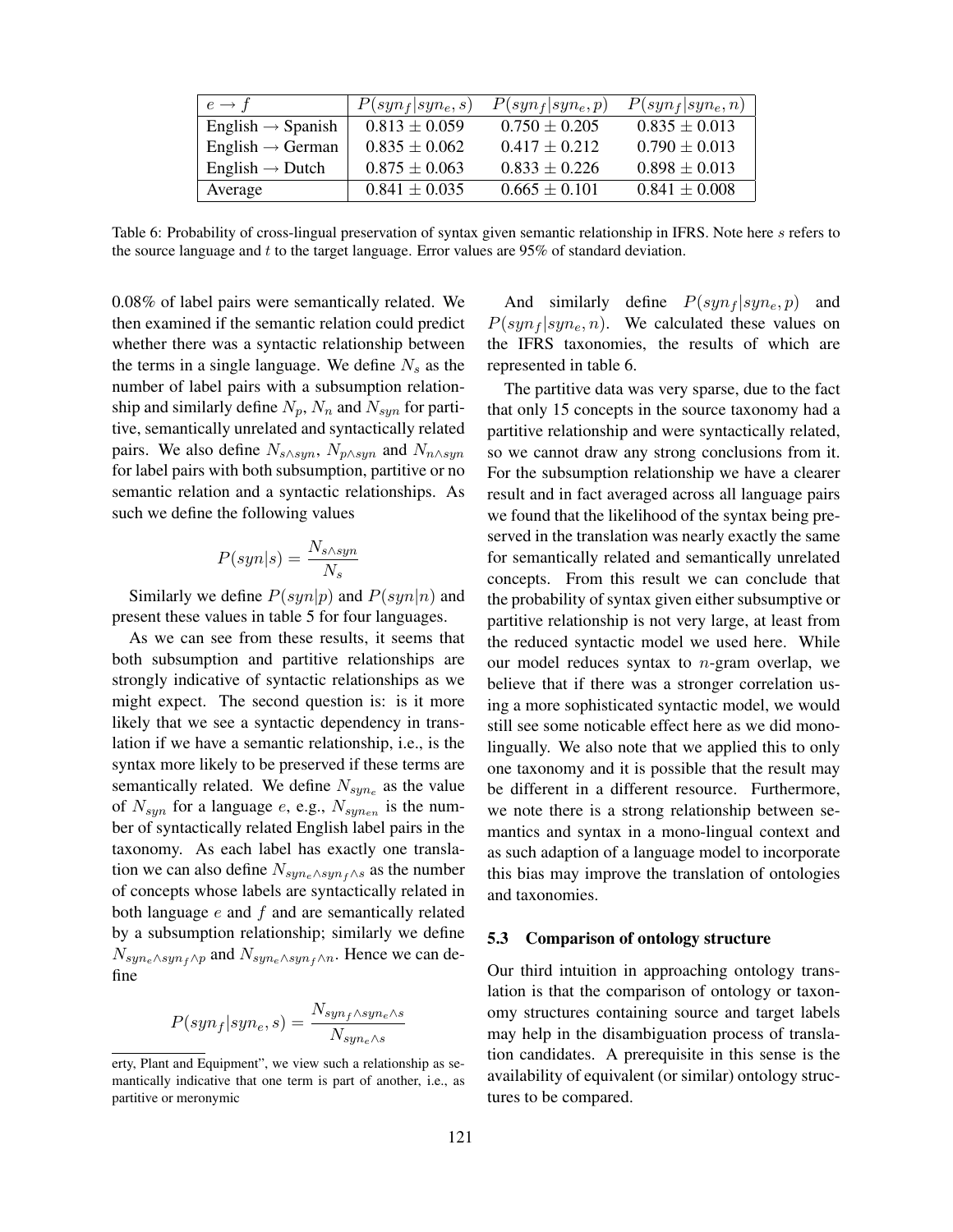

Figure 2: Two approaches to translate ontology labels.

From a technical point of view, we consider the translation task as a word sense disambiguation task. We identify two methods for comparing ontology structures, which are illustrated in Figure 2.

The first method relies on a multilingual resource, i.e., a multilingual ontology or taxonomy. The ontology represented on the left-hand side of the figure consists of several monolingual conceptualizations related to each other by means of an interlingual index, as is the case in the EuroWordNet lexicon (Vossen, 1999). For example, if the original label is *chair* for seat in English, several translations for it are obtained in Spanish such as: *silla* (for seat), *cátedra* (for university position), *presidente* (for person leading a meeting). Each of these correspond to a sense in the English WordNet, and hence each translation selects a hierachical structure with English labels. The next step is to compare the input structure of the original ontology containing *chair* against the three different structures in English representing the several senses of chair and obtain the corresponding label in Spanish.

The second method relies on a monolingual resource, i.e., on monolingual ontologies in the target language, which means that we need to compare structures documented with labels in different languages. As such we obtain a separate translated ontologies for each combination of label translations suggested by the baseline system. Selecting the correct translations is then clearly a hard optimization problem.

For the time being, we have only experimented with the first approach using EuroWordNet. Several solutions have been proposed in the context of ontology matching in a monolingual scenario (see (Shvaiko and Euzenat, 2005) or (Giunchiglia et al., 2006)). The ranking method we use to compare structures relies on an *equivalence probability measure* between two candidate structures, as proposed in (Trillo et al., 2007).

We assume that we have a taxonomy or ontology entity  $o_1$  and we wish to deduce if it is similar to another taxonomy or ontology entity  $o_2$  from a reference taxonomy or ontology (i.e., EuroWordNet) in the same language. We shall make a simplifying assumption that each ontology entity is associated with a unique label, e.g.,  $l_{o_1}$ . As such we wish to deduce if  $o_1$  represents the same concept as  $o_2$  and hence if  $l_{o_2}$  is a translation for  $l_{o_1}$ . Our model relies on the Vector Space Model (Raghavan and Wong, 1986) to calculate the similarity between different labels, which essentially involves calculating a vector from the bag of words contained within each labels and then calculating the cosine similarity between these vectors. We shall denotes this as  $v(o_1, o_2)$ . We then use four main features in the calculation of the similarity

- The VSM-similarity between the labels of entities,  $o_1$ ,  $o_2$ .
- The VSM-similarity between any glosses (descriptions) that may exist in the source or reference taxonomy/ontology.
- The hypernym similarity given to a fixed depth *d*, given that set of hypernyms of an entity *o<sup>i</sup>* is given as a set

$$
h^O(o_i) = \{h | (o_i, h) \in H\}
$$

Then we calculate the similarity for  $d > 1$  recursively as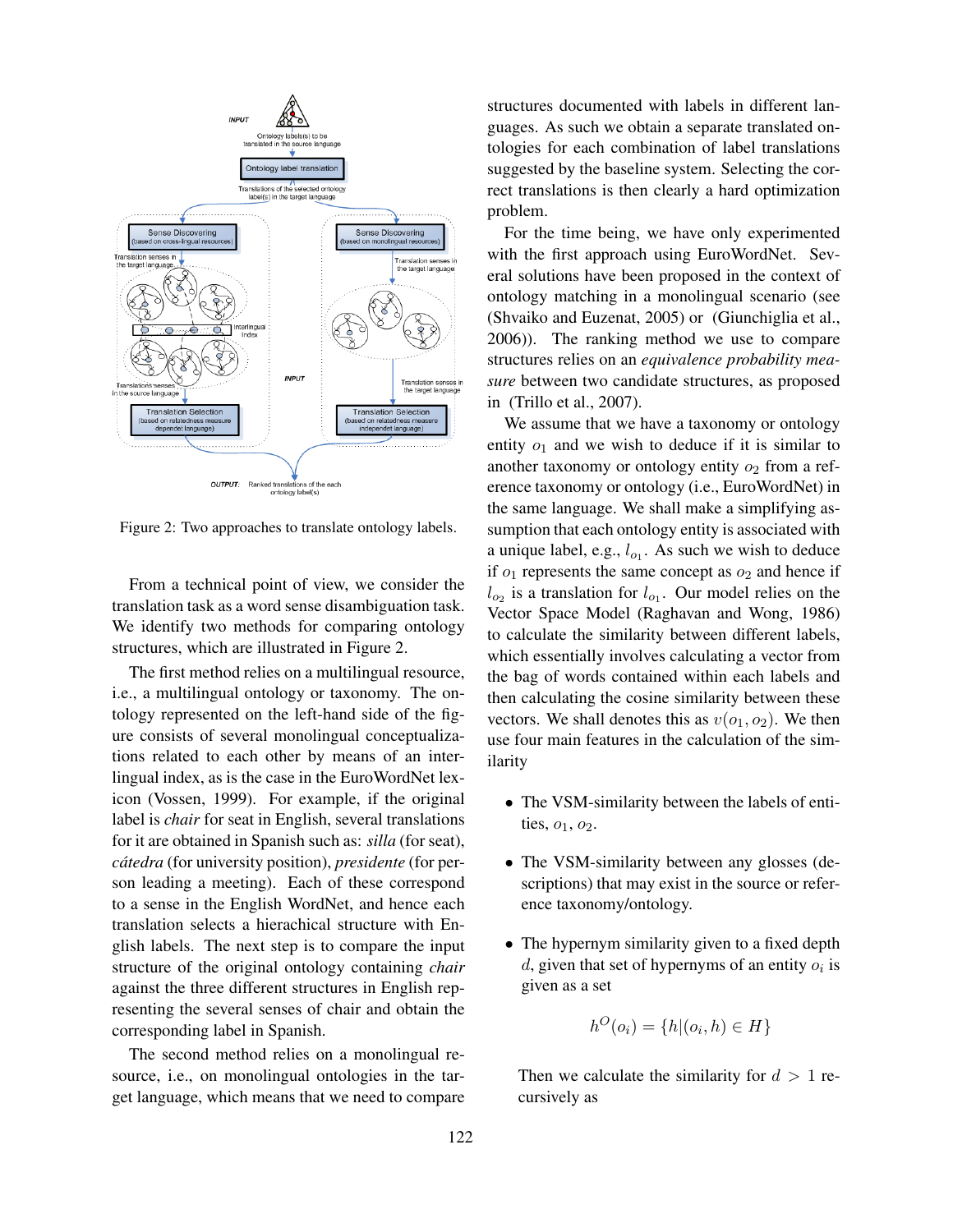$$
s_h(o_1, o_2, d) = \frac{\sum_{h_1 \in h^O(o_1), h_2 \in h^O(o_2)} \sigma(h_1, h_2, d)}{|h^O(o_1)||h^O(o_2)|}
$$

$$
\sigma(h_1, h_2, d) = \alpha v(h_1, h_2) + (1 - \alpha)s_h(h_1, h_2, d - 1)
$$

And for  $d = 1$  it is given as

$$
s_h(o_1, o_2, 1) = \frac{\sum_{h_1 \in h^O(o_1), h_2 \in h^O(o_2)} v(h_1, h_2)}{|h^O(o_1)||h^O(o_2)|}
$$

*•* The hyponym similarity, calculated as the hypernym similarity but using the hyponym set given by

$$
H^O(o_i) = \{h | (h, o_i) \in H\}
$$

We then incorporate these factors into a vector **x** and calculate the similarity of two entities as

$$
s(o_1, o_2) = \mathbf{w}^T \mathbf{x}
$$

Where **w** is a weight vector of non-negative reals and satisfies  $||\mathbf{w}|| = 1$ , which we set manually.

We then applied this to the FOAF ontology (Brickley and Miller, 2010), which was manually translated to give us a reference translation. After that, we collected a set of candidate translations obtained by using the web translation resources referenced in section 3, along with additional candidates found in our multilingual resource. Finally, we used EuroWordNet (Vossen, 1999) as the reference taxonomy and ranked the translations according to the score given by the metric above. In table 7, we present the results where our system selected the candidate translation with the highest similarity to our source ontology entity. In the case that we could not find a reference translation we split the label into tokens and found the translation by selecting the best token. We compared these results to a baseline method that selected one of the reference translations at random.

These results are in all cases significantly stronger than the baseline results showing that by comparing the structure of ontology elements it is possible to significantly improve the quality of translation. These results are encouraging and we believe that more research is needed in this sense. In particular, we would like to investigate the benefits of performing a cross-lingual ontology alignment in which we measure the semantic similarity of terms in different languages.

|               |       | Baseline Best Translation |
|---------------|-------|---------------------------|
| $WER^*$       | 0.725 | 0.617                     |
| <b>METEOR</b> | 0.089 | 0.157                     |
| <b>NIST</b>   | 0.070 | 0.139                     |
| <b>BLEU</b>   | 0.103 | 0.187                     |

Table 7: Results of selecting translation by structural comparison. *<sup>∗</sup>*Lower WER scores are better

#### 6 Conclusion

In this paper we presented the problem of ontology and taxonomy translation as a special case of machine translation that has certain extra characteristics. Our examination of the problem showed that the main two differences are the presence of structured semantics and shorter, hence more ambiguous, labels. We demonstrated that as a result of this linguistic nature, some machine translation metrics do not perform as well as they do in free-text translations. We then presented the results of early investigations into how we may use the special features of taxonomy and ontology translation to improve quality of translation. The first of these was domain adaptation, which in line with other authors is useful for texts in a particular domain. We also investigated the possibility of using the link between syntactic similarity and semantic similarity to help, however although we find that mono-lingually there was a strong correspondence between syntax and semantics, this result did not seem to extend well to a cross-lingual setting. As such we believe there may only be slight benefits of using techniques, however further investigation is needed. Finally, we looked at using word sense disambiguation by comparing the structure of the input ontology to that of an already translated reference ontology. We found this method to be very effective in choosing the best translations. However it is dependent on the existence of a multilingual resource that already has such terms. As such, we view the topic of taxonomy and ontology translation as an interesting sub-problem of machine translation and believe there is still much fruitful work to be done to obtain a system that can correctly leverage the semantics present in these data structures in a way that improves translation quality.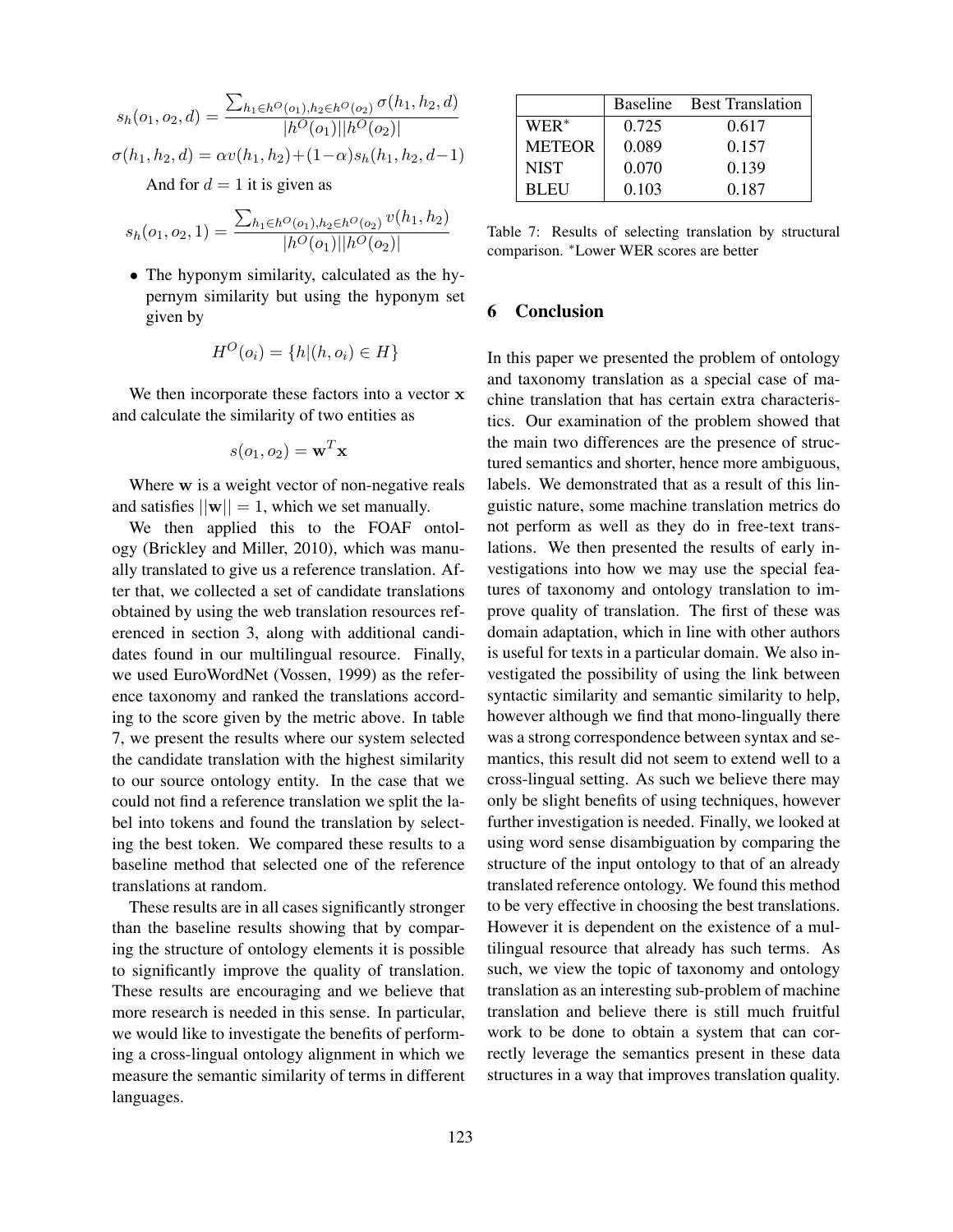#### References

- Marianna Apidianaki. 2009. Data-driven semantic analysis for multilingual WSD and lexical selection in translation. In *Proceedings of the 12th Conference of the European Chapter of the Association for Computational Linguistics (EACL)*.
- Michael Ashburner, Catherine Ball, Judith Blake, David Botstein, Heather Butler, J. Michael Cherry, Allan Davis, et al. 2000. Gene ontology: tool for the unification of biology. The Gene Ontology Consortium. *Nature genetics*, 25(1):25–29.
- Sören Auer, Christian Bizer, Georgi Kobilarov, Jens Lehmann, Richard Cyganiak, and Zachary Ives. 2007. Dbpedia: A nucleus for a web of open data. *The Semantic Web*, 4825:722–735.
- Satanjeev Banerjee and Alon Lavie. 2005. METEOR: An automatic metric for MT evaluation with improved correlation with human judgments. *Intrinsic and Extrinsic Evaluation Measures for Machine Translation and/or Summarization*, page 65.
- Kalina Bontcheva. 2005. Generating tailored textual summaries from ontologies. In *The Semantic Web: Research and Applications*, pages 531–545. Springer.
- Dan Brickley and Libby Miller, 2010. *FOAF Vocabulary Specification 0.98*. Accessed 3 December 2010.
- Marine Carpuat and Dekai Wu. 2007. Improving Statistical Machine Translation using Word Sense Disambiguation. In *Proceedings of the 2007 Joint Conference on Empirical Methods in Natural Language Processing and Computational Natural Language Learning (EMNLP-CoNLL 2007)*.
- Philipp Cimiano, Elena Montiel-Ponsoda, Paul Buitelaar, Mauricio Espinoza, and Asunción Gómez-Pérez. 2010. A note on ontology localization. *Journal of Applied Ontology (JAO)*, 5:127–137.
- Nigel Collier, Son Doan, Ai Kawazoe, Reiko Matsuda Goodwin, Mike Conway, Yoshio Tateno, Quoc-Hung Ngo, Dinh Dien, Asanee Kawtrakul, Koichi Takeuchi, Mika Shigematsu, and Kiyosu Taniguchi. 2008. Bio-Caster: detecting public health rumors with a Webbased text mining system. *Oxford Bioinformatics*, 24(24):2940–2941.
- Thierry Declerck, Hans-Ullrich Krieger, Susan Marie Thomas, Paul Buitelaar, Sean O'Riain, Tobias Wunner, Gilles Maguet, John McCrae, Dennis Spohr, and Elena Montiel-Ponsoda. 2010. Ontology-based Multilingual Access to Financial Reports for Sharing Business Knowledge across Europe. In József Roóz and János Ivanyos, editors, *Internal Financial Control Assessment Applying Multilingual Ontology Framework*, pages 67–76. HVG Press Kft.
- George Doddington. 2002. Automatic evaluation of machine translation quality using n-gram co-occurrence

statistics. In *Proceedings of the second international conference on Human Language Technology Research*, pages 138–145. Morgan Kaufmann Publishers Inc.

- Mauricio Espinoza, Asunción Gómez-Pérez, and Eduardo Mena. 2008. Enriching an Ontology with Multilingual Information. In *Proceedings of the 5th Annual of the European Semantic Web Conference (ESWC08)*, pages 333–347.
- Mauricio Espinoza, Elena Montiel-Ponsoda, and Asunción Gómez-Pérez. 2009. Ontology Localization. In *Proceedings of the 5th International Conference on Knowledge Capture (KCAP09)*, pages 33–40.
- Bo Fu, Rob Brennan, and Declan O'Sullivan. 2010. Cross-Lingual Ontology Mapping and Its Use on the Multilingual Semantic Web. In *Proceedings of the 1st Workshop on the Multilingual Semantic Web, at the 19th International World Wide Web Conference (WWW 2010)*.
- Fausto Giunchiglia, Pavel Shvaiko, and Mikalai Yatskevich. 2006. Discovering missing background knowledge in ontology matching. In *Proceeding of the 17th European Conference on Artificial Intelligence*, pages 382–386.
- International Accounting Standards Board, 2007. *International Financial Reporting Standards 2007 (including International Accounting Standards (IAS) and Interpretations as at 1 January 2007)*.
- Philipp Koehn, Hieu Hoang, Alexandra Birch, Chris Callison-Burch, Marcello Federico, Nicola Bertoldi, Brooke Cowan, Wade Shen, Christine Moran, Richard Zens, et al. 2007. Moses: Open source toolkit for statistical machine translation. In *Proceedings of the 45th Annual Meeting of the ACL on Interactive Poster and Demonstration Sessions*, pages 177–180.
- Philipp Koehn. 2005. Europarl: A parallel corpus for statistical machine translation. In *Proceedings of the Tenth Machine Translation Summit*.
- Philipp Koehn. 2010. *Statistical Machine Translation*. Cambridge University Press.
- Iain McCowan, Darren Moore, John Dines, Daniel Gatica-Perez, Mike Flynn, Pierre Wellner, and Hervé Bourlard. 2004. On the use of information retrieval measures for speech recognition evaluation. Technical report, IDIAP.
- John McCrae, Jesús Campana, and Philipp Cimiano. 2010. CLOVA: An Architecture for Cross-Language Semantic Data Querying. In *Proceedings of the First Mutlilingual Semantic Web Workshop*.
- William Mischo. 1982. Library of Congress Subject Headings. *Cataloging & Classification Quarterly*, 1(2):105–124.